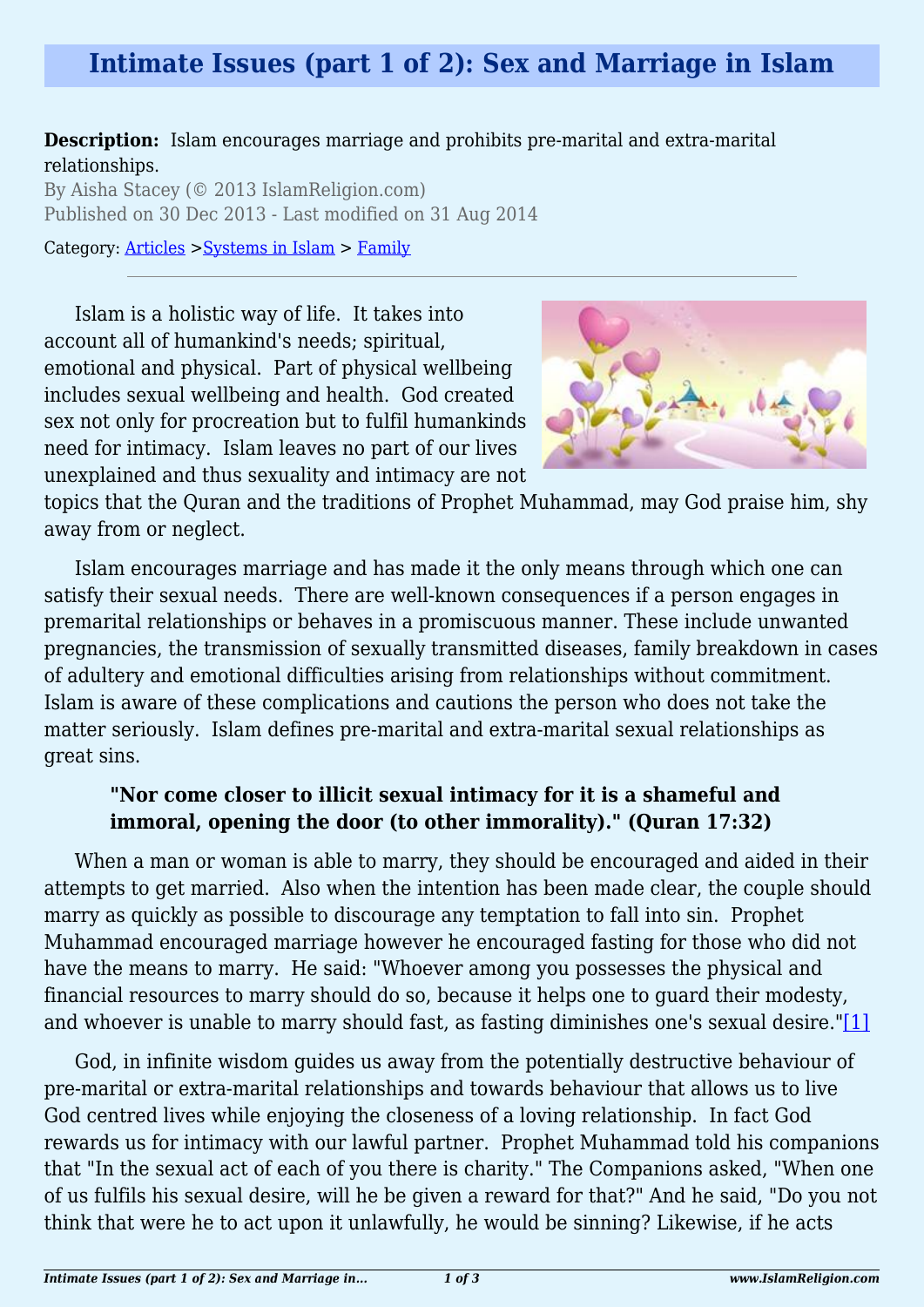upon it lawfully he will be rewarded."[\[2\]](#page-2-1)

Giving pleasure to one's spouse is a highly rewarding deed. Marriage itself is viewed in Islam as the longest, most continuous act of worship a Muslim will perform in the course of their lives. It is a partnership between two who seek to please God; thus, sexual intimacy between spouses is the 'spark' that strengthens this bond. As each person strives to fulfil the rights and needs of the other, an affection and fondness is achieved. God stresses that a person will find intimacy and comfort in a lawful union.

## **"And among His Signs is this, that He created for you wives from among yourselves, that you may find repose in them, and He has put between you affection and mercy. Verily, in that are indeed signs for a people who reflect." (Quran 30:21)**

Prophet Muhammad, may God praise him, was known as a loving husband and a family man. He was known to speak frankly to his companions, both men and women, when they asked him about matters of a sexual nature. For example his responses to questions included such wise advice as, "None of you should fall upon his wife like an animal; let their be a 'messenger' between you." "And what is a messenger?" they asked, and he replied: "Kisses and words.["\[3\]](#page-2-2)

<span id="page-1-0"></span>Prophet Muhammad said: "If one of you says, when he has intercourse with his wife: 'I begin with the name of God, O God, keep Satan away from me and keep Satan away from that which You bestow upon us,' if it is decreed that they should have a child, Satan will never harm him."**[\[4\]](#page-2-3)**

<span id="page-1-1"></span>Prophet Muhammad was never embarrassed and strove to provide clear and understandable answers about all sorts of subjects including menstruation and orgasm. A woman once asked the Prophet if she needed to take a bath after a wet dream to which he replied, "Yes, if she sees liquid.["\[5\]](#page-2-4)

<span id="page-1-2"></span>God has ordained that our spouses be like our garments and that the husband and wife protect each other and be close companions. However marriage has many psychological, emotional and physical aspects to it and all matters relating to physical, emotional and spiritual health must be addressed, because all three areas are vital for the marriage to survive in a healthy way. God has given permission for married couples to fulfil their desires in many and varied ways and positions.

## **"Your wives are a tilth for you, so go to your tilth when and how you will, and put forth [righteousness] for yourselves. And fear God, and know that you will (one day) meet Him..." (Quran 2:223)**

The Quran and the traditions of Prophet Muhammad also educate and advise us of any prohibitions within the confines of marriage. It is taken and understood from the above verse of the Quran that within a marriage both the man and woman have the right to enjoy each other's bodies and intimate companionship however they must avoid having sex when the woman is menstruating or bleeding after childbirth and they must never engage in anal sex.

In part 2 we will look at prohibitions in the bedroom and discuss sex education and its